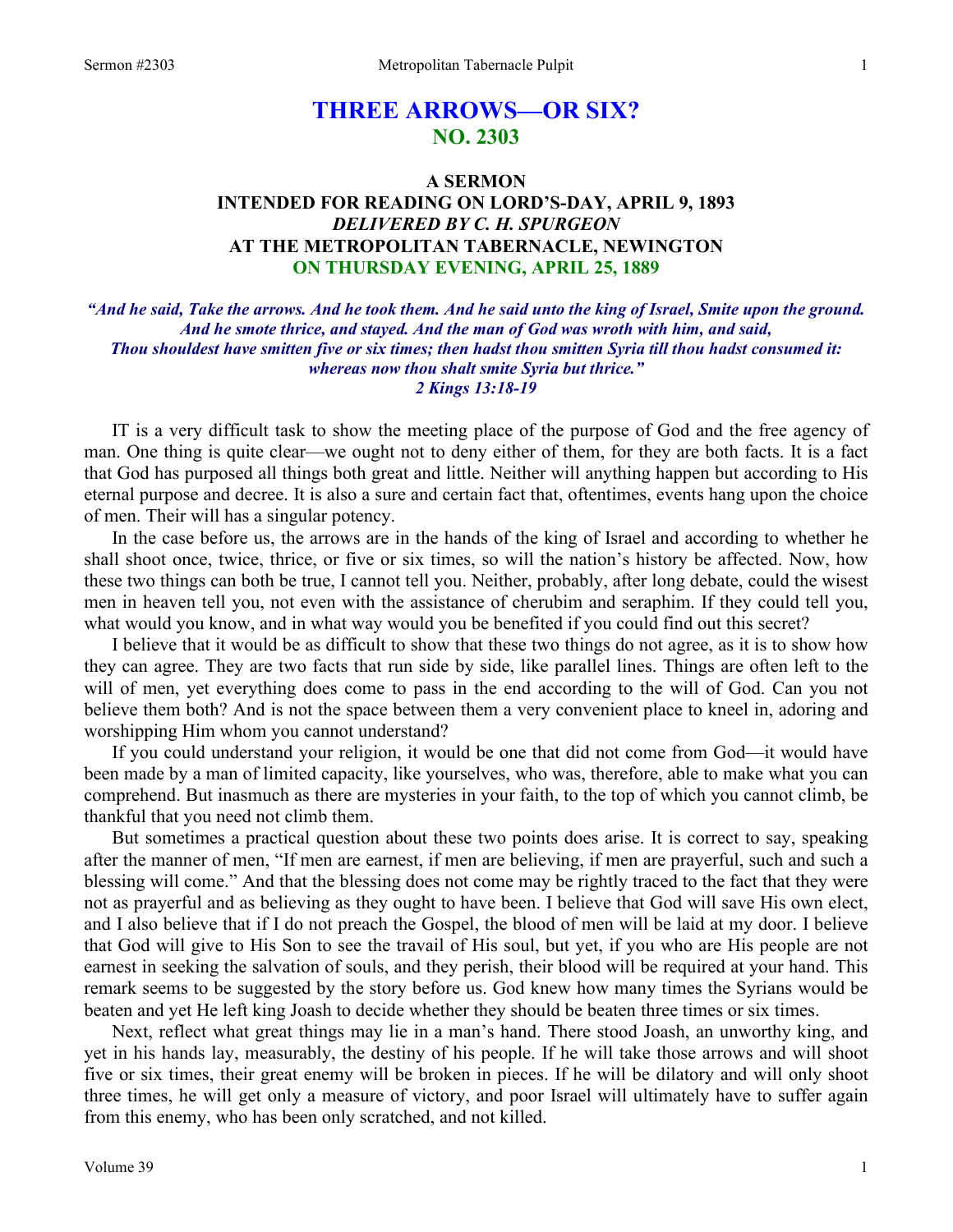You do not know, dear friends, what responsibility lies upon you. You are the father of a family what blessings may come to your household, or may be missed by your children—through your conduct! Dear Mother, you think yourself obscured, yet your child's future will depend upon your teaching, or non-teaching. Great events depend upon little matters, as large vessels hang upon small nails, and you who are here tonight, sitting in the pews, and meditating upon your future course of action, may do that which shall lead many to heaven.

But if you decide another way, you may do that which will curse many through time and eternity. Do remember that, and recollect in what a position of responsibility you may be placed many a time in your life—and how needful it is that the grace of God should be with you, to guide you, that you may not be an injury to others by what you do or leave undone.

Once more, notice what great results may come from very little acts. It was a very trifling thing, was it not, to shoot an arrow from a bow? Your child has done it many times in his holidays. He has taken his bow and shot his little home-made shaft into the air. This is what the king of Israel is required to do—to perform this very slight and common feat of archery—to shoot from an open window and to drive his arrows into the ground beneath. And yet upon the shooting of these arrows will hang victory or defeat for Israel.

So there be some who think that hearing the Gospel is a little thing. Life, death, and hell, and worlds unknown, may hang upon the preaching and hearing of a sermon. To hear attentively and not be disturbed in the sermon may seem a very insignificant thing, and yet upon the catching of the Word may result either the attainment of faith or the absence of faith, and so the salvation that comes by faith.

In our affairs that appear to be trifles, we are often shaking worlds. That which looks like a great action may turn out to be a puff-ball, and nothing more, but a little occasion may prove to be great in its consequences. The mother of mischief is no bigger than a gnat's egg and the beginning of grace is no larger than the mustard seed. Therefore, do not trifle with little things, for on these little things may hang the greatest things, even the great things of an eternal state.

That lesson seems to me to lie upon the very threshold of our subject tonight, but I cannot detain you on the threshold. We must enter into the theme itself.

**I.** First, let me speak of SOME MATTERS IN WHICH MANY MEN TOO SOON PAUSE. There are some who, having great opportunities—and we all have them more or less—shoot only three times when they ought to shoot five or six times.

One of these matters is in *the warfare with the evil within*. Some, as soon as they begin their Christian life, fit an arrow to the string and shoot down big sins, such as swearing, or drunkenness, or open uncleanness. When they have shot these three times, they seem to think that the other enemies within them may be tolerated.

My brother, you should have shot five or six times. There remains a bad temper within you that must be conquered. Or there remains an unforgiving nature that must be slain. There is no going to heaven with that evil thing alive. Or you are proud and self-confident. Have you not an arrow for that evil, for God hates pride, and so should you. But certain people say, "Well, you know, that is my constitution." Well then, you must be constituted differently, or else you will not get to heaven. "Oh." says one, "that is my besetting sin." How often is that used as an excuse!

If I were to go across Clapham Common tonight, and a dozen men were to come around, and knock me down and rob me, I should be beset by them. But when I stay at home and ask them into my house, and feast with them, and let them rob me, I cannot talk about being beset, for I have invited them there.

Some professors tolerate themselves in sin. I repeat, they tolerate themselves in sin. One says, "Well, you see, I always was so hot-tempered." You must get cool, my brother. Another says, "I was always very irritable." You must get rid of that irritableness, my dear friend—the grace of God should teach you to overcome that evil habit. We sin, but we must not tolerate any sin. It will ruin a man if he sits down and says, "I cannot overcome that sin." You must overcome it—every sin is to be overcome—and if you have smitten thrice and stayed, you must not rest satisfied.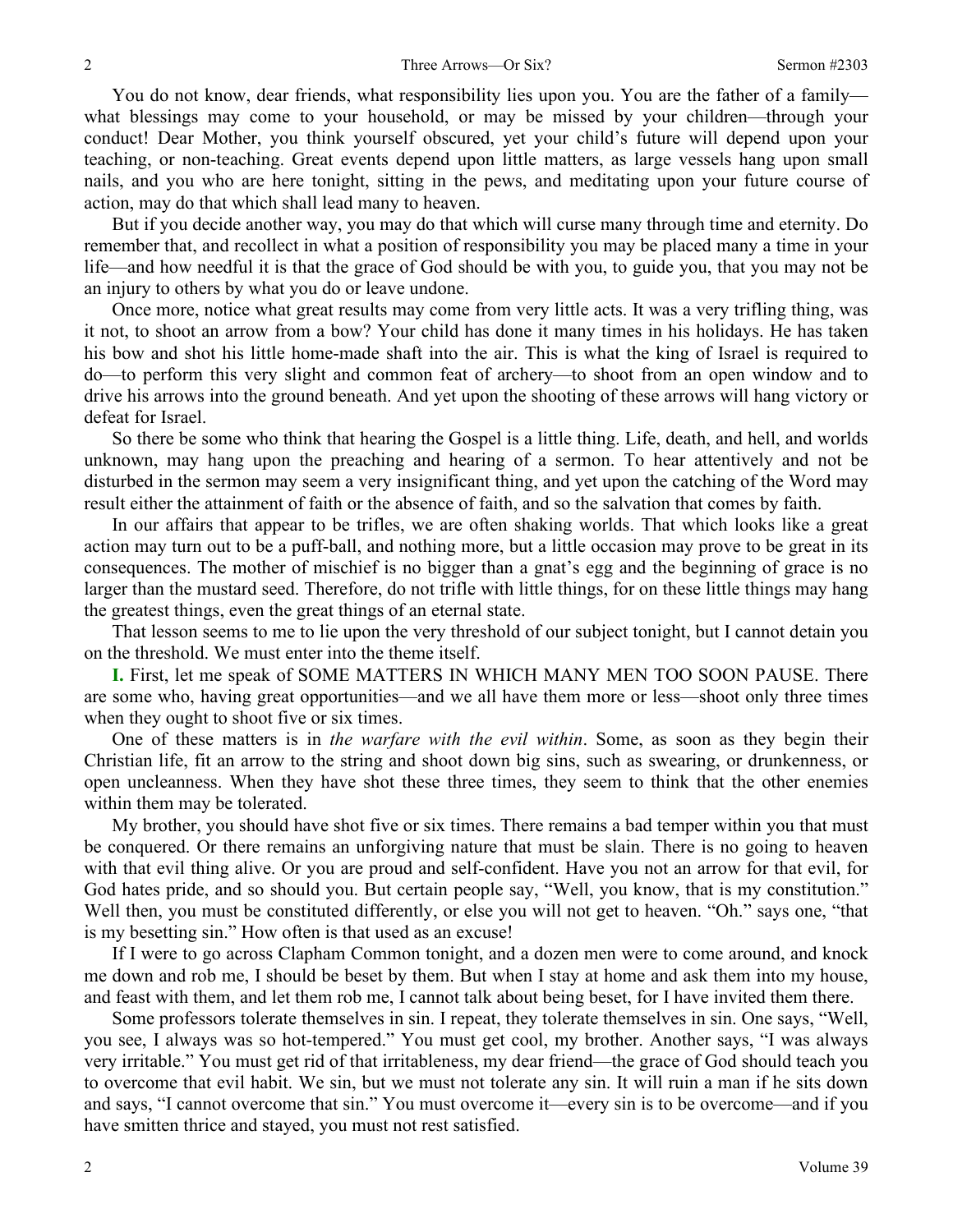The man of God tonight will not give you any peace if that is your condition. But he will say to you, "Thou shouldest have smitten five or six times." There must be a clean sweep of every sin, for Christ has died, not to save us *in* our sins, but to save us *from* our sins.

There are some who shoot three times and then leave off with regard to *Christian knowledge*. They know the simple truth of justification by faith, but they do not want to know much about sanctification by the Spirit of God. Why not, my brother? Can you be saved unless you are sanctified? Some are perfectly satisfied with laying again the first principles, always going over those—but they want to know no more.

I beseech you, strive to be educated in the things of God. Read not only the first spelling book, "Believe and live," but go on to read in the high classics of holiness and communion. Seek to be well established in the faith and "to comprehend with all saints what is the breadth, and length, and depth, and height; and to know the love of Christ, which passeth knowledge." Be a diligent student of the Word—give yourself wholly to it. Lie asoak in divine truth till it colors you through and through.

Some, again, sin in this way with regard to *Christian attainments*. They have little faith and they say, "Faith like a grain of mustard seed will save you." That is true. God forbid that I should discourage the little ones! But are you always to be a little one? A grain of mustard seed is not worth anything if it does not grow—it is meant to grow till it comes to be a tree and birds lodge in its boughs.

Come, my dear friend, if you have little faith, do not rest till you have great faith, till you have full assurance, till you have the full assurance of understanding. You love Christ, but why not love Him more? You have hope, but why not a clearer expectation? You have a little patience, but why not have abundance of grace to endure affliction, and to glory in tribulations also? "Oh, I cannot get to that!"

Truly, the man of God is not angry tonight, but he would be a little angry with you if he thought that you meant that utterance. You *can* get to it—you *must* get to it. You are not to be content without the prize of your high calling in Christ Jesus, but you are to run and press forward, and not to be satisfied unless you daily make progress in the divine life.

Others, again, seem satisfied with *little usefulness*. You brought a soul to Christ, did you? Oh, that you would long to bring another! Do you not remember what the General said, in the war, when one rode up to him and cried out, "We have taken a gun from the enemy"? "Take another," said the General. If you have brought one soul to Christ, it should make you hunger and thirst to bring another.

You have been in the Sabbath school. Keep to it—increase your class and rest not till all your girls and boys are saved. You preach sometimes in the villages. Preach twice as often—you will do that without knocking yourself out. Some dear friends have only enough grace and enough usefulness to serve as specimens of what they ought to do.

I have heard of one, who, going to Paris, walked into a restaurant and asked for a beef steak. They brought him a little something on a plate and he took it all up upon his fork at once, and said, "Yes, that is the kind of thing. Bring me some of that." Some people's usefulness just serves for a mouthful to a really earnest person. We say to such, "Yes, that is the right sort of thing. Bring us some of that." Why are you not doing much more? You have done more than some others, but why do you stay at the third shot? "Thou shouldest have smitten five or six times."

And this spirit comes out very vividly in *prayer*. You pray—else you are not the living children of God at all—but oh, for more power in prayer! You have asked for a blessing—why not ask for a far greater one? We want more Christians of the type of the importunate widow. They have become very scarce nowadays.

I should like to see that woman's successors, those who will not let the King go unless he blesses them—who lay hold upon the angel, as Jacob did, and wrestle all night until they got a blessing. You have done well to pray, but you should have prayed much more. What blessings are waiting, what treasures are in the hands of God, ready for the man who can bend his knee, and stay at the mercy seat till he wins his suit with God!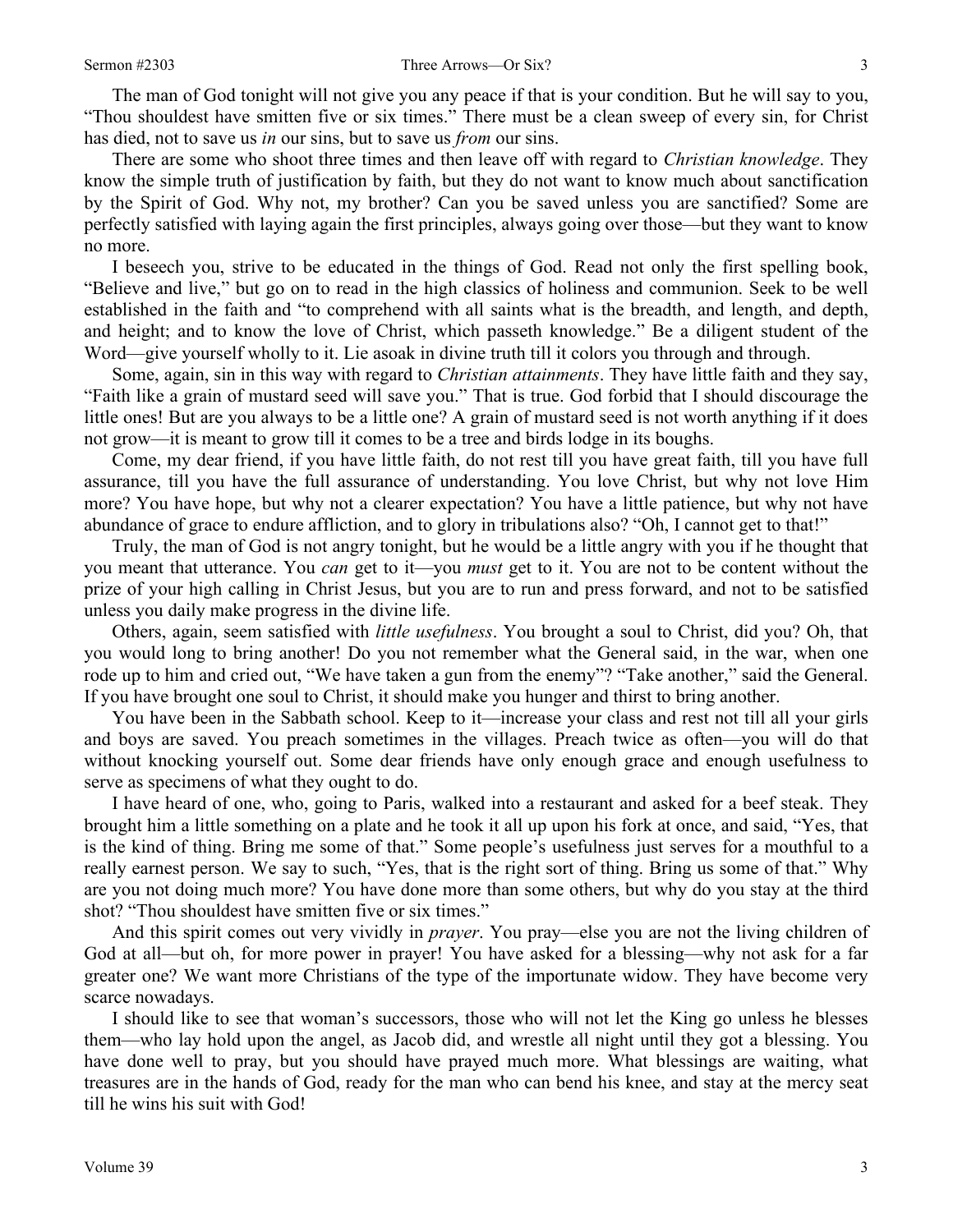The church of God, as a whole, is guilty here, as to her *plans for God's glory*. She is doing much more now than she used to do, but even now, though she smites three times, we may say to her, "Thou shouldest have smitten five or six times." Oh, that the church of Christ had a boundless ambition to conquer the world for her Lord! Oh, that we never rested day or night till our neighbors knew the Savior, till sinners of every class were made to know that there is a God in Israel!

Upstart you, you who have done so little, churches that have been satisfied with now and then stirring the baptismal pool, and the adding of half-a-dozen in a year! Oh, for cries to God, and labors for God of a very different sort from those of the past!

My time would fail me if I dwelt on this point. You will all think of many matters in which we begin well and then we stay.

**II.** But now, secondly, let me speak of THE REASONS FOR THIS PAUSING. Why do men come to a dead halt so soon?

Some of them say that *they are afraid of being presumptuous*. You are afraid of being too holy, are you? Dismiss your fear. You are afraid of asking for too much grace? Be afraid of having too little. You are afraid of conquering sin—tremble for fear of an unconquered sin. There is no presumption in taking the largest promise of God and pleading it, and expecting to have it fulfilled.

Perhaps one says, "*I have not the natural ability* to be doing more, or enjoying more." What has natural ability to do with it? When all your natural abilities are in the grave and you look only to the spiritual strength of God, then you shall see greater things than these. Talk not so, I pray you.

Another says, "Well, *I am getting old*, I cannot shoot as I used to do." Well, dear friend, if you want to get old, the surest way is to get old. I mean this. Think that you cannot do what you used to do and give up your religious engagements because you are getting so old? Give up preaching because you are so old? Give up the Sunday school because you are so old and you will be old fast enough—that is the sure way to make yourself old.

Look at our statesmen and notice to what an age they still continue working. One reason is because they do work on—if they gave up, they would have to give up. If we will but persevere, we shall prove that there is life in the old dogs yet. We can do something yet in the cause of God, even though the hair turns grey and the voice getting weak. Let us not make an excuse out of our age until it really does prevent us from doing our work for Him—then we must take to something else that we can do to serve the Lord, and so bring forth fruit even in old age.

Shall I tell you the real reasons why men pause in their work? With some, it is because *they are too dependent upon their fellow men*. This king Joash could shoot when Elisha put his hand on his hand probably Elisha only did that once, and then left him to himself and said—"Now, you shoot." Then he only shot three times. There are many Christian people who are a great deal too dependent upon their ministers, or upon some elderly Christian person who has helped them onward. When he is dead and gone, or when he has moved away, then they do not shoot any more.

I want you, dear friends, not to have to be carried all your days. We do not object to be nursing fathers and nursing mothers to the children, but we want you who are grown up to run alone. What would any father here think if he had to carry his boy when he was six-and-twenty? It is time, I think, that he went on his feet. There are some church members who still want always to have the influence of somebody who is a superintendent to them, just as Elisha was to Joash in his shooting. Do not let it be so with you, but shoot away, God helping you, and keep on shooting till your arrows are all gone.

Another reason why some pause is that they are *too soon contented*. Joash thought that he had done very well when he had shot three times, and that Elisha would pat him on the back, and say, "How well you have done!" That kind of feeling creeps over many workers for the Lord. They fancy that they have done their share. They have had their time, now they will let somebody else take a turn. And they have done the work so well, too!

Ah, yes, the power to do more oozes out by the leakage of contentment with what you have done! We have done nothing well enough to say, "It is finished." Still is there much more land to be possessed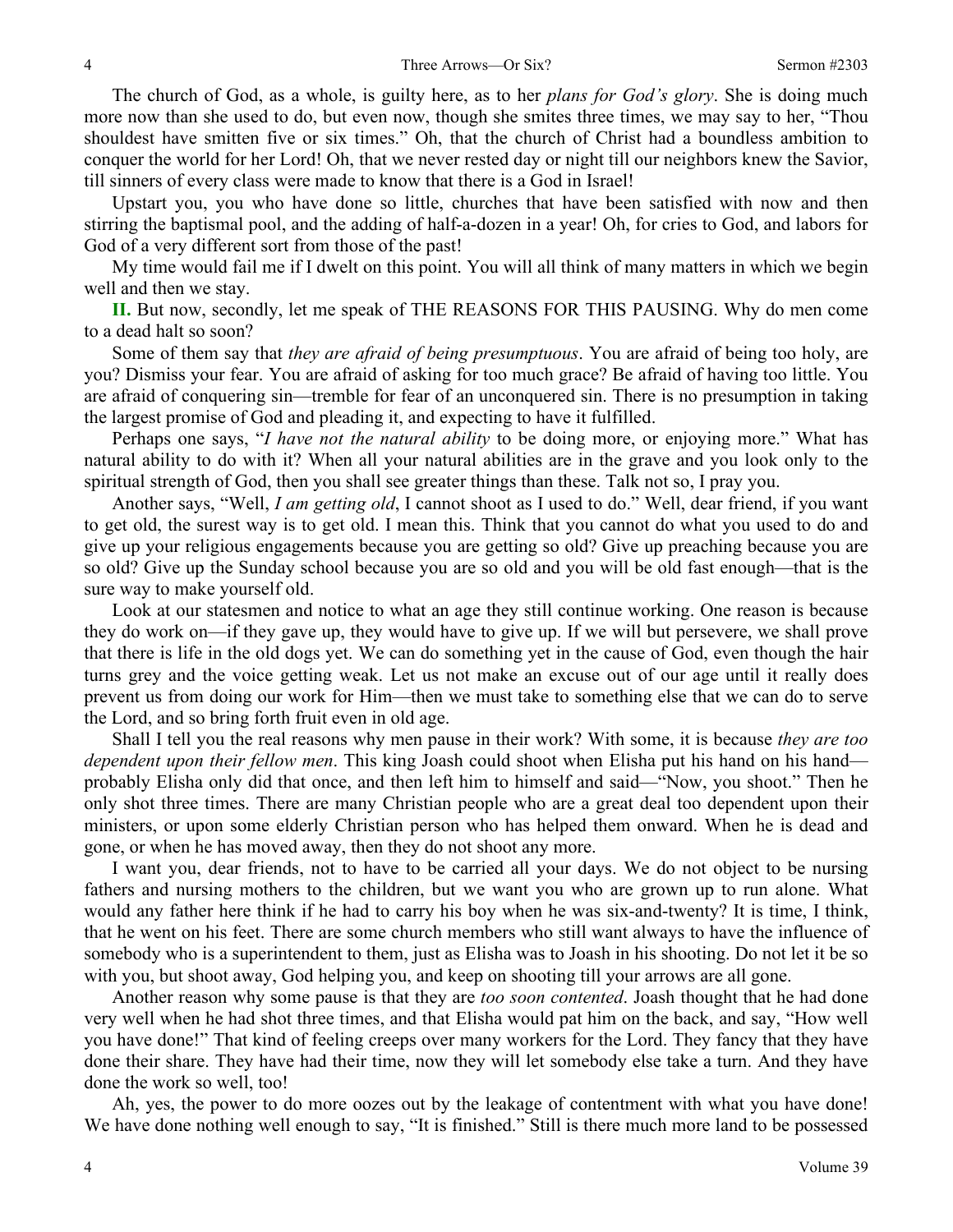and in the name of God, let us banish from our hearts all contentment with our attainments, or with our services, and let us do much more than we have yet attempted for that dear Lord, who has bought us with His precious blood.

Joash, too, I dare say, gave up shooting because *he was unbelieving*. He could not see how shooting the arrows could affect the Syrians, and he wanted to see. Oh, brothers and sisters, we do not any of us believe enough in God! Believe in God to the uttermost. Thus will you be successful workers and accomplish great things for God. No man knows the possibilities that lie at his feet. It is impossible to measure them—only unbelief can contract them. Remember that even Christ could not do many mighty works in His own country because of the people's unbelief. And nothing stops us from doing work for Him like unbelief in the ever-blessed One.

I should not wonder, also, if Joash was *too indolent* to shoot five or six times. He did not feel in a shooting humor. Now, whenever you do not feel in a humor for prayer, then is the time when you ought to pray twice as much. If you do not feel in a humor to take your class, say to yourself, "You shall do it well today. I will make you do so, poor lazy flesh of mine!"

I heard of a person who, being, weary in walking to the meeting house, stopped, and said to his legs, "Come, you have carried me a good many miles to the theater and I will make you carry me to the house of God!" So may we say to ourselves and to one another, "We were active enough when we ran to our amusements and went with the giddy multitude to do evil—and we will be active now in the service of our God." None of us will ever got to heaven on a featherbed. No, it is a marching pilgrimage from this place to the gates of pearl.

Joash also probably had *too little zeal*. He was not wide awake. He was not thoroughly aroused, he did not care for the glory of God. If he could beat the Syrians three times, that would be quite enough for him. He thought that they would have had enough of it, too, and so he laid down his bow and his arrows. I wonder whether I am speaking to anybody who has just been putting up his bow and arrows, some brother who has made up his mind that he will retire from the school, or one who has so much to do in the world that he must give up that village station?

If so, turn this subject over, and ask yourselves whether you were not sent in here tonight on purpose to be told that you ought to have shot five or six times, and done much more than you have done. God does speak to men here often—and very pointedly sometimes. Some have written to me to know who told me all about them, when I never heard about them in my life. God does speak to men's consciences by His servants and I put it to every child of God here whether this is not a message from the excellent glory, "Keep on. Keep on as long as there is life in you. Keep on growing in grace and advancing in the service of Christ."

**III.** But now, thirdly, and very briefly, notice THE LAMENTABLE RESULT OF THIS PAUSING.

When Joash had shot three times, he paused and therefore, *the blessing paused*. Three times he shot, and three times God gave him victory. Do you see what you are doing by pausing? You are stopping up the conduit-pipe by which the river of blessing will flow to you. Do not do that—to impoverish yourself must certainly be a needless operation.

*You will suffer in consequence*, as this king did, for, after the three victories, the rival power came to the front again. You will suffer in many ways if you cease to draw daily supplies of grace from God or cease to shoot the arrows against sin.

*Others will also suffer with you*. All Israel was the worse for Joash leaving the arrows unshot. Your children, your neighbors, your friends—who can tell how many may suffer because you are slack in grace and in the service of the God of grace?

Meanwhile, *the enemy triumphed*. There is joy in hell when a saint grows idle. There is gladness among devils when we cease to pray, when we become slack in faith and feeble in communion with God.

What was even worse, *JEHOVAH Himself was dishonored*. The worshippers of false gods triumphed over Israel and the infinitely-glorious JEHOVAH did not manifest His might as He would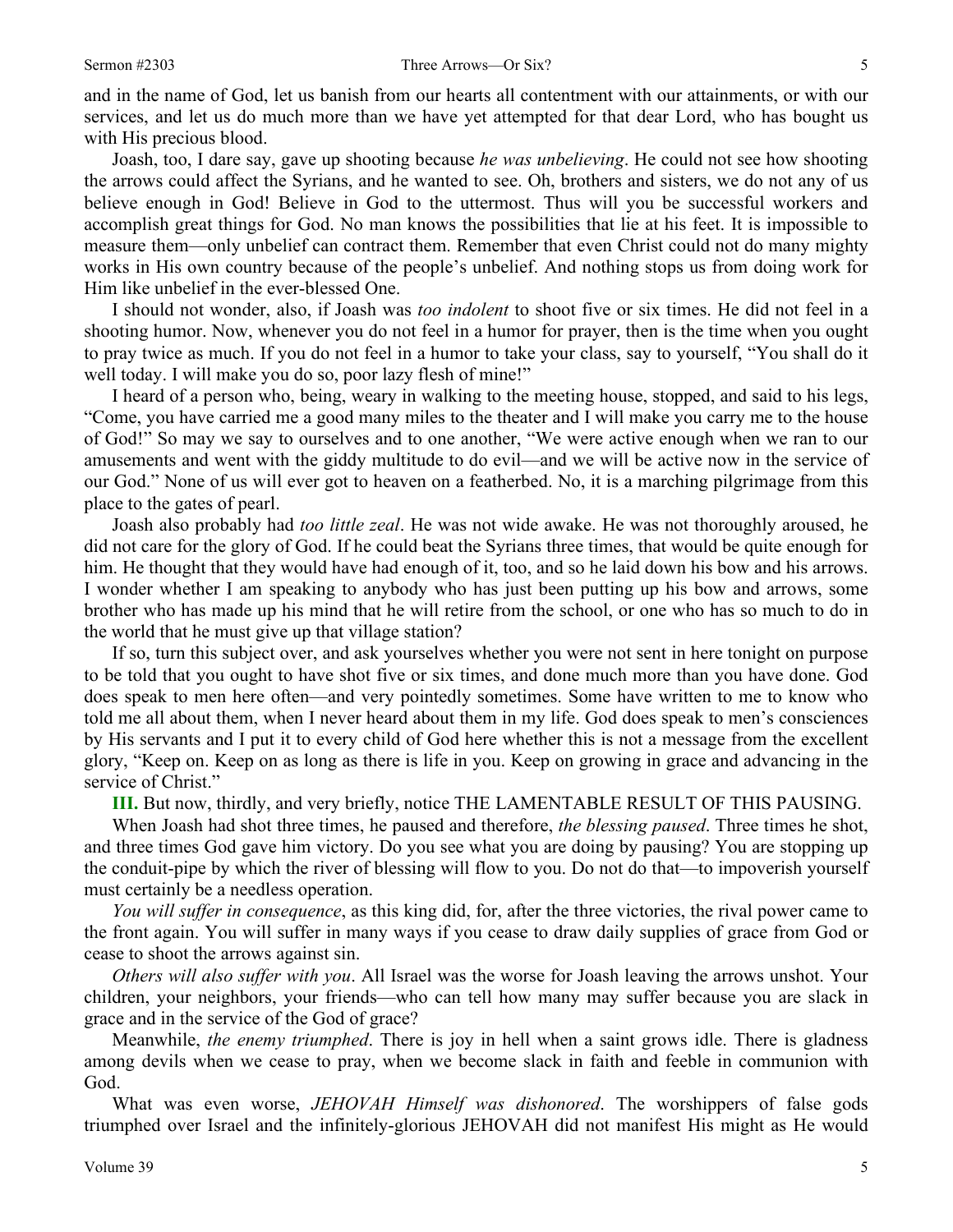otherwise have done. Let us not rob God of His glory, for that is the worst of robberies, but let us live so that as much glory as is possible may be gotten out of such poor creatures as we are by the ever-blessed God.

Yet again, *glorious possibilities were lost*. See what glorious possibilities lie before you and do not let them lie there untouched. If you were poor and there was a gold mine in your field at home, which only wanted the use of a spade to make you rich, would you not be sorry that you had neglected it so long? Behold, the blessed promises of God are before you! You children of God may be rich, and blessed, and happy—will you leave this mine unworked?

You sinners who as yet have only begun to seek the Savior, seek Him more earnestly, cling more closely to Christ, and you will soon get the blessing. Shall it be your own hand that locks you out of the kingdom? Suffer it not to be so.

**IV.** I am warned by the time that I must close, but I must say a few words about THE CURE FOR THIS PAUSING.

If we pause in our holy service, or in getting near to God, or in sucking the marrow out of the promises, remember that *the enemy will not pause*. You cannot make the drink traffic stop. You cannot make the harlotry of London stop its temptations. You cannot make the infidels stop. You cannot make the "Down-Graders" stop. They will all be at it, with all their might, seeking to do mischief against the kingdom of our Lord Jesus Christ.

And there is the same choice for you that the Scotch captain put to his men—"Lads," said he, "you see the enemy there, if you don't kill them, they will kill you." If you do not overthrow the powers of evil, the powers of evil will overthrow you. Oh, that God would give us to have no hesitation about our choice, but may we continue, by the power of the Spirit, to shoot the arrows of God's deliverance till Christ Himself shall come!

A cure for this stopping lies in the reflection that *in other things we are generally eager*. If a man engages in business, he is all alive in it. If a man takes to a certain study, he will weary himself that he may understand it. And shall we do the work of the Lord half-heartedly and in matters of grace, slur over things and only do as little as ever we can? The Lord save us from this spirit! A little religion is a very dangerous thing—drink deep if you would come to the sweetness of it. It is bitter at the top—but when you drink it to the very depths—the lees thereof are the choicest cordial for a fainting spirit. God grant us to know the inner core of religion, for that is where the sweetness lies!

And lastly, this question ought to prevent us from ever pausing, *Can we ever do enough for our Savior*? Did He stop anywhere? Did He cry a halt when the work was half done? Did He not set His face steadfastly to go up to Jerusalem? When the scourges fell, He did not turn back and leave us. When the nails were driven into His hands and feet, He did not desert us. When He came to be forsaken of the Father, He did not forsake us, but He went through with His work till He could say, "It is finished."

Oh, that we might each of us resolve that we would go through with our work, saying, "I have lifted my hand unto the Lord and I cannot go back!" May every Christian man and woman say the same!

And you who have not yet believed in Christ, may you be brought to believe in Him who died for the guilty! Surrender yourself to Him who died upon the tree, and having done so, when He looks upon you, and says, "Your sins are forgiven you," look up to Him, and say, "I bless You for that sweet word, my Lord, and now I will serve You all the days of my life." May the Quickening Spirit add the divine quickening to these feeble words and set you all shooting five or six times, for Jesus' sake! Amen.

## **EXPOSITION BY C. H. SPURGEON**

#### *2 KINGS 13*

**Verses 1-2.** *In the three and twentieth year of Joash the son of Ahaziah king of Judah Jehoahaz the son of Jehu began to reign over Israel in Samaria, and reigned seventeen years. And he did that which*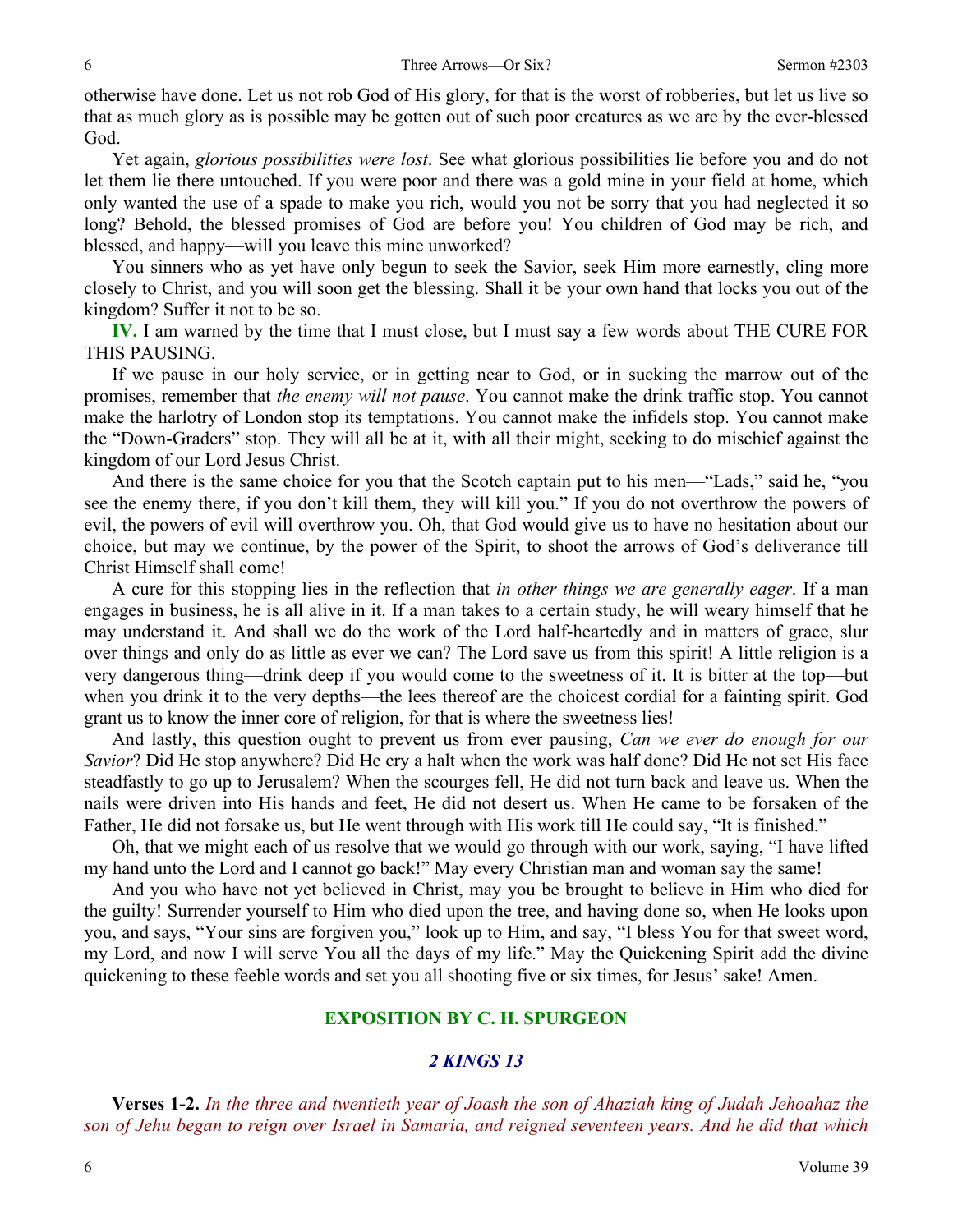#### *was evil in the sight of the LORD, and followed the sins of Jeroboam the son of Nebat, which made Israel to sin; he departed not therefrom.*

"Seventeen years"—that is a long time in which to do mischief. Seventeen years of reigning over a people, influencing them all for mischief, turning them aside from God, and doing his utmost to erase the name of JEHOVAH from the hearts of the people. Remember, this Jehoahaz was the son of Jehu, who had been called to the front because of the sins of the house of Ahab. Though Jehu was brought forward to be a reformer, yet he and his race were as bad as those who were cast out. What a sad thing this is, when those who are planted where the cumber-ground tree used to be, become just as barren as the one that has been cut down or are only fruitful in sour fruit!

See here the force of evil example. It was many years since Jeroboam, the son of Nebat, had set up the calves at Bethel and Dan, yet here is another king walking in his footsteps. You cannot tell, if you leave a bad example behind, how your children and your grandchildren to distant generations may follow your evil footsteps. Bad examples are very vital—they live on age after age—and influence others long after the first transgressor is dead. The thought that we may be ruining those who are yet unborn should keep us back from sin.

Notice also, at the end of the second verse, "He departed not therefrom." There is a final perseverance in sin—some men seem to prove it—"He departed not therefrom." He was warned against it. He was chastened for it, but "He departed not therefrom." If men hold on in sin, how much more ought the people of God to hold on in righteousness! Whatever happens to you when you are once in the good old way, may it be said of you, "He departed not therefrom." If all other men should turn aside, yet let that be said of you, "He departed not therefrom." But if you are in the wrong road, may the Lord cause you to turn from it and to turn to Himself at once! If you depart not from evil, you must depart from God.

## **3.** *And the anger of the LORD was kindled against Israel, and he delivered them into the hand of Hazael king of Syria, and into the hand of Benhadad the son of Hazael, all their days.*

God's people cannot sin without coming under chastisement. Remember this Word of the Lord, "You only have I known of all the families of the earth: therefore I will punish you for all your iniquities." If you become church members, and yet live unholy lives, you come under a special discipline, a discipline which I plainly see to be going on in the church of God even to this day. "For this cause," said Paul of the church in Corinth, "many are weak and sickly among you, and many sleep." No doubt God does send many rods to His rebellious family. He is not one of those fathers who "spare the rod, and spoil the child." Hazael and Benhadad were both wicked men, yet God used them as rods to chastise His sinning people.

**4.** *And Jehoahaz besought the LORD, and the LORD hearkened unto him:* 

Bad as he was, he knew the hand that smote him, and he besought JEHOVAH. What a wonder it is that God hears the prayers of even wicked men! I have heard it said, sometimes, that, "the prayer of the wicked is an abomination unto God." There is no such passage as that in the Scripture. It is "the sacrifice of the wicked," that is "abomination to the LORD." Even when a wicked man cries unto God and even if his prayer is not a spiritual and acceptable prayer, yet God may hear it in a measure, as he did in this case. Sometimes that hearing of prayer leads men to repentance and they then pray better prayers and receive greater blessings.

**4.** *For he saw the oppression of Israel, because the king of Syria oppressed them.* 

God cannot bear to see the sorrows of His own people. Even when He Himself is laying on the rod, if His child cries, it goes to His heart. Remember what He did to Pharaoh when He heard the sighing and crying of His people in Egypt. There is nothing more powerful with a father's heart than the tears of his child—and God heard the prayers of this bad man because, "He saw the oppression of Israel, because the king of Syria oppressed them."

**5.** *(And the LORD gave Israel a saviour, so that they went out from under the hand of the Syrians: and the children of Israel dwelt in their tents, as beforetime.*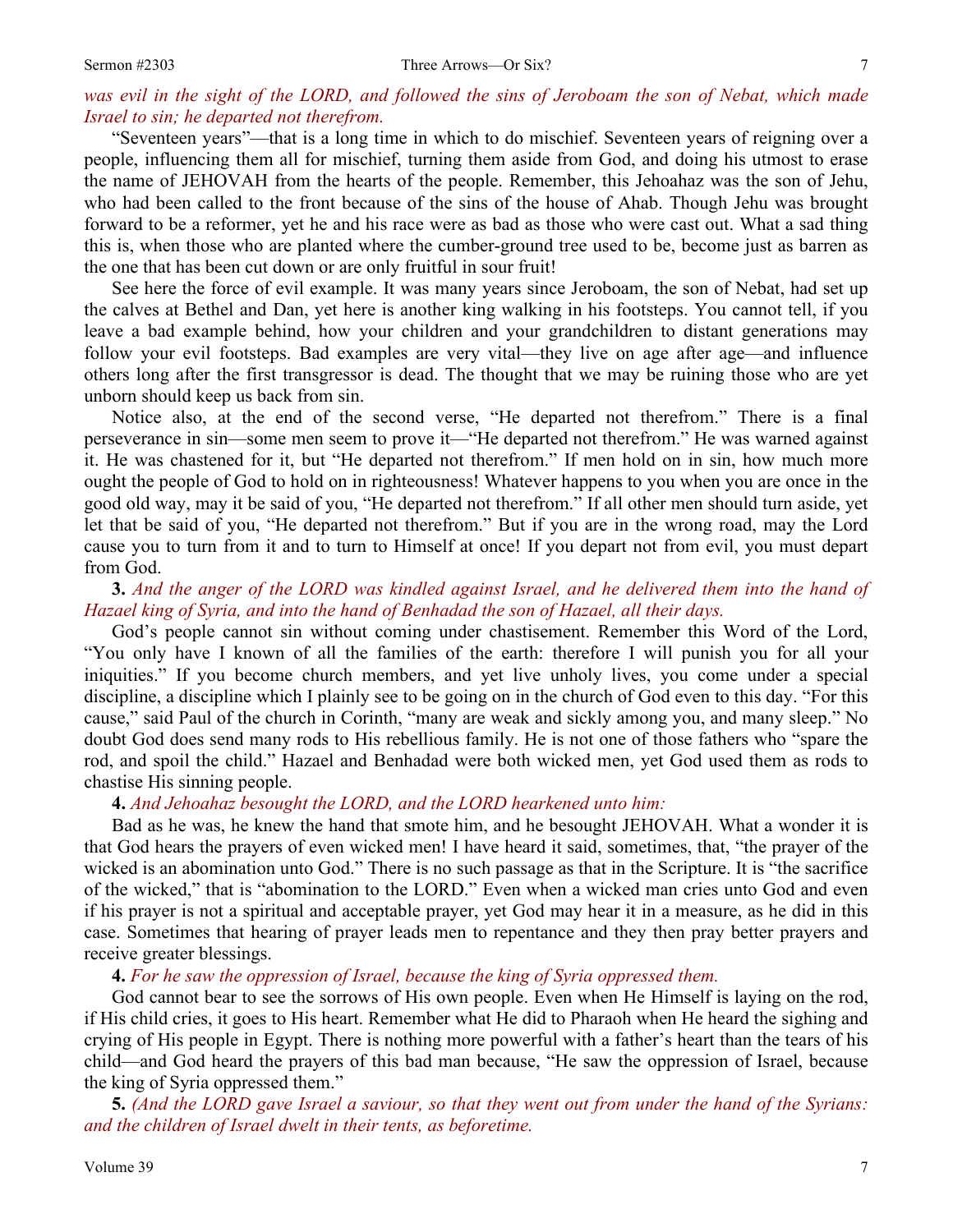The Lord gave them deliverance from the cruel fetters of the Syrians. They had been so tormented, so plundered, so oppressed in every way, that God had pity upon them and gave them peace.

**6.** *Nevertheless they departed not from the sins of the house of Jeroboam, who made Israel sin, but walked therein: and there remained the grove also in Samaria.)* 

Israel's repentance was only half-hearted. They repented because they suffered. They repented because of the suffering rather than because of the sin. They went back to the sin after they escaped from the sorrow. Oh, be not so, my hearer! If God has chastened you on account of sin, let yours be a thorough repentance. Go to God with hatred of your sin, for until you get rid of sin, your being rid of sorrow will be a small blessing.

**7.** *Neither did he leave of the people to Jehoahaz but fifty horsemen, and ten chariots, and ten thousand footmen; for the king of Syria had destroyed them, and had made them like the dust by threshing.* 

God helped them and delivered them, but they were brought very, very low. If God's people sin, their deliverance will cost them dearly. Israel was once a great and powerful nation—their armies went forth in vast hosts—but now they have only the remnant of an army.

**8.** *Now the rest of the acts of Jehoahaz, and all that he did, and his might, are they not written in the book of the chronicles of the kings of Israel?* 

They were not worth writing in the Scriptures. We have very slender records concerning Jehoahaz, but quite enough for such a wicked man.

**9-11.** *And Jehoahaz slept with his fathers; and they buried him in Samaria: and Joash his son reigned in his stead. In the thirty and seventh year of Joash king of Judah began Jehoash the son of Jehoahaz to reign over Israel in Samaria, and reigned sixteen years. And he did that which was evil in the sight of the LORD;* 

One sinner was followed by another. This young man must have seen the mischief that his father's idolatry brought on the people, but he went on in the same evil way. Oh, you sons of godly parents, you ought to follow your fathers' footsteps, for these wicked sons of wicked men followed their fathers' evil example! Oh, that there were an inclination in all the children of the godly to be like their parents, for there is evidently a tendency in the heart of the children of the ungodly to be like their sires!

**11.** *He departed not from all the sins of Jeroboam the son of Nebat, who made Israel sin: but he walked therein.* 

I repeat what I said before, what a mischievous thing is one evil example! When a man makes another sin, the other who sins is guilty and the man who makes him sin is a sharer in his guilt. Here is Jeroboam, dead for years, and yet he keeps on sinning. I may say of him, "He, being dead, yet sinneth." His sin goes on burning like a fire and surely the punishment continues if the sin continues. As long as souls exist, sin will exist—you cannot stop it. Sin will repeat itself again and again, and multiply in its repetition spreading among thousands, perhaps, yet unborn. Oh, what an evil thing is sin! Prove to me that sin ever ceases to operate and you might give me some thought that the punishment will cease—but that can never be—and as long as sin continues to poison, God will continue to punish.

**12-13.** *And the rest of the acts of Joash, and all that he did, and his might wherewith he fought against Amaziah king of Judah, are they not written in the book of the chronicles of the kings of Israel? And Joash slept with his fathers; and Jeroboam sat upon his throne: and Joash was buried in Samaria with the kings of Israel.* 

Now, here is a story about this Joash which is preserved to us.

**14.** *Now Elisha was fallen sick of his sickness whereof he died.* 

An old man, probably in his ninetieth year, he had served his generation well. We read nothing of him for five and forty years. He seems to have been in comparative seclusion—perhaps in his old age he had been neglected and forgotten, as many a man of God has been who once stood in the front rank. Elisha has fallen mortally sick at last, and he is about to go home.

**14.** *And Joash the king of Israel came down unto him,—*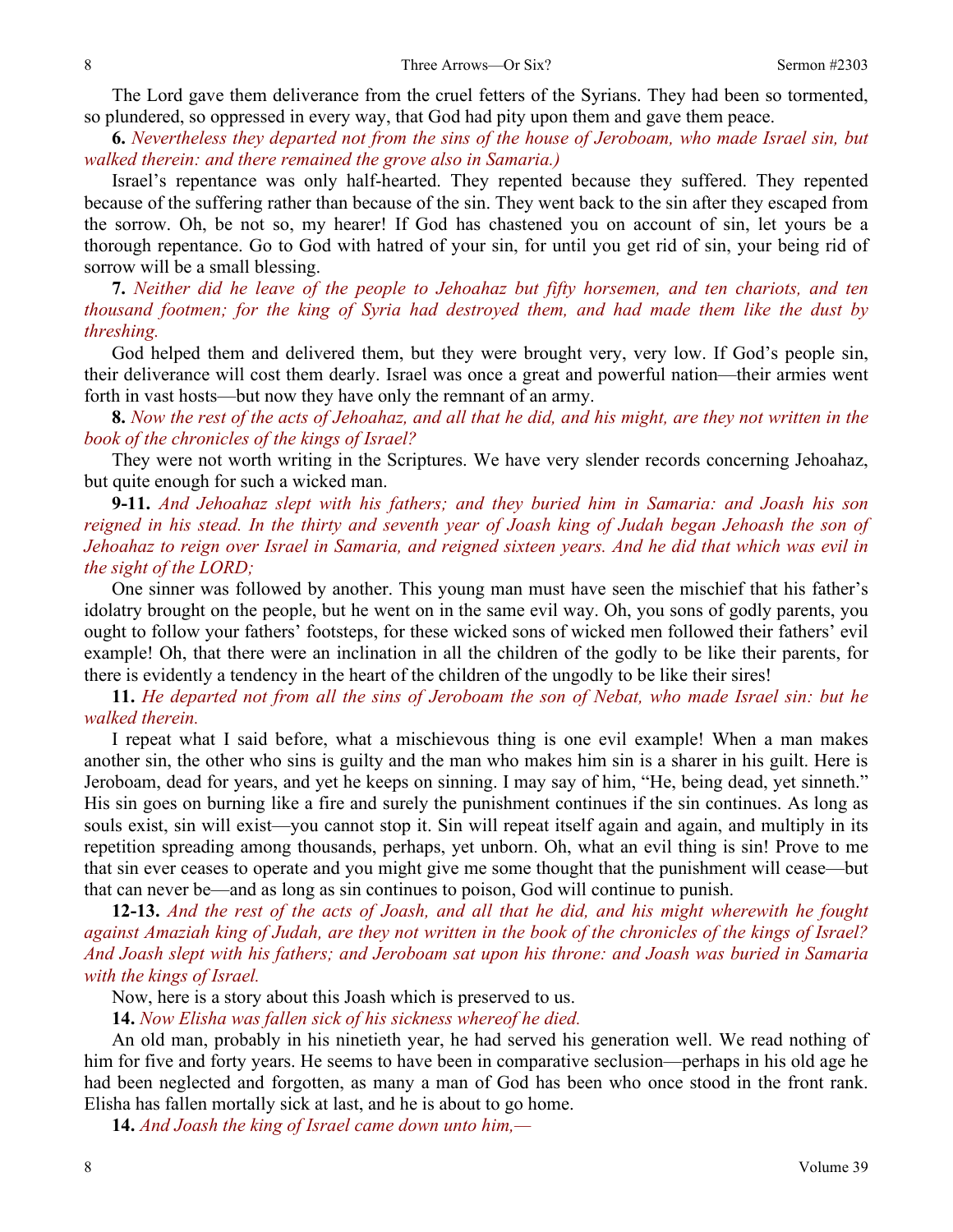This is one good thing that Joash did. He remembered that it was through Elijah and Elisha that the men of his house, the house of Jehu, had been put upon the throne, and when he heard that Elisha was dying, something like compunction crossed his heart and he "came down unto him."

**14.** *And wept over his face,—* 

As Bishop Hall says, he gave him some drops of warm water—and if a cup of cold water, given to a prophet, shall not be without its reward—so neither shall those tender tears be without their reward.

**14.** *And said, O my father, my father, the chariot of Israel, and the horsemen thereof.* 

Elisha must have opened his eyes when he heard those words, for he recollected that those were nearly the last words that he said to Elijah when his master was taken up to heaven. Perhaps the king had heard that and with a kind of delicate thoughtfulness, he applied the words to this grand old man, who was now about to die. He was to Israel, chariot and horsemen, for it was by his means that Israel had been delivered.

**15-16.** *And Elisha said unto him, Take bow and arrows. And he took unto him bow and arrows. And he said to the king of Israel, Put thine hand upon the bow. And he put his hand upon it: and Elisha put his hands upon the king's hands.* 

Not because he could lend much strength, for he was an old man, but because this signified that God would be with the king, that the power which dwelt in the prophet's God would come through the prophet's hands to help the king.

**17.** *And he said, Open the window eastward.* 

They had no glass windows in those days you know, but they threw back the iron bars that made the shutter and opened the window eastward.

**17.** *And he opened it. Then Elisha said, Shoot. And he shot. And he said, The arrow of the LORD'S deliverance, and the arrow of deliverance from Syria: for thou shalt smite the Syrians in Aphek, till thou have consumed them.* 

It was usual, in the East, when war was proclaimed, to do it by shooting an arrow towards the enemy's country, and this brave old man, soon about to breathe out his life, had strengthened the king in the great weakness of the Israelite state to proclaim war once more against Syria.

**18.** *And he said, Take the arrows. And he took them.* 

I suppose, a quiver full.

**18.** *And he said unto the king of Israel, Smite upon the ground.* 

"Shoot the arrows out of the window and let them strike into the ground and stick there."

**18-19.** *And he smote thrice, and stayed. And the man of God was wroth with him,—* 

Elisha was angry, but he did not sin. He loved the people, and he was grieved to think that the king was so slack and slothful.

**19-20***. And said, Thou shouldest have smitten five or six times; then hadst thou smitten Syria till thou hadst consumed it: whereas now thou shalt smite Syria but thrice. And Elisha died, and they buried him.* 

God has different ways of taking His people home. Some go all on a sudden, whirled away, as Elijah was. This prophet died gently, worn out with age, but there is something very beautiful about his death. A king weeps over his aged face. He has the pleasure, though it was mingled with pain, of helping to deliver his people and after his death, God bore full witness to him.

**20-21.** *And the bands of the Moabites invaded the land at the coming in of the year. And it came to pass, as they were burying a man, that, behold, they spied a band of men; and they cast the man into the sepulchre of Elisha: and when the man was let down, and touched the bones of Elisha, he revived, and stood up on his feet.* 

Thus God gave Elisha power, even after death, and certainly set the divine seal upon his message. It was as great a glory to him to give life to the dead as it was to Elijah to pass to heaven without dying at all.

**22-23.** *But Hazael king of Syria oppressed Israel all the days of Jehoahaz. And the LORD was gracious unto them, and had compassion on them, and had respect unto them, because of his covenant*